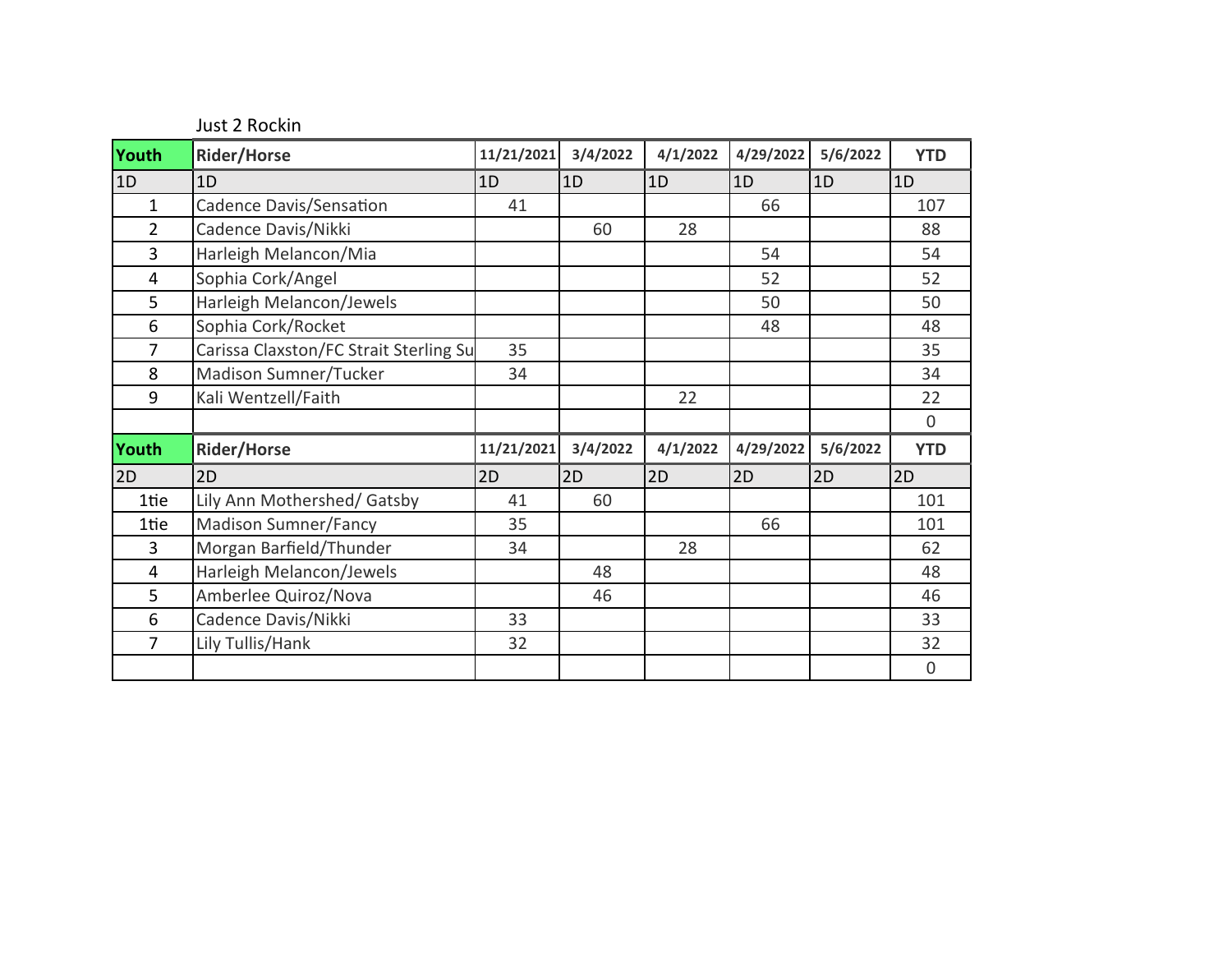| Youth                   | <b>Rider/Horse</b>               | 11/21/2021 | 3/4/2022 | 4/1/2022 | 4/29/2022 | 5/6/2022 | <b>YTD</b>     |
|-------------------------|----------------------------------|------------|----------|----------|-----------|----------|----------------|
| 3D                      | 3D                               | 3D         | 3D       | 3D       | 3D        | 3D       | 3D             |
| $\mathbf{1}$            | Camryn Jones/Jaycee              | 41         | 46       |          |           |          | 87             |
| $\overline{2}$          | Paisley Glass/Sam                | 30         |          |          | 52        |          | 82             |
| 3                       | Harleigh Melancon/Mia            | 32         | 48       |          |           |          | 80             |
| $\overline{\mathbf{4}}$ | Camryn Jones/Foxy                | 31         | 44       |          |           |          | 75             |
| 5                       | Kingsley Whitmer/Diamond         |            |          |          | 66        |          | 66             |
| 6                       | Sophia Cork/Rocket               |            | 60       |          |           |          | 60             |
| $\overline{7}$          | Hannah Fulghum/BJ                |            |          |          | 54        |          | 54             |
| 8                       | Rhyanne Foster/Z                 |            |          |          | 50        |          | 50             |
| 9                       | Hannah Fulghum/Dunny             |            |          |          | 48        |          | 48             |
| 10                      | <b>Taylor Steinburg/Britches</b> |            | 42       |          |           |          | 42             |
| 11                      | Amberlee Quiroz/Mary             | 35         |          |          |           |          | 35             |
| 12                      | Harleigh Melancon/Jewels         | 34         |          |          |           |          | 34             |
| 13                      | Kali Wentzell/Faith              | 33         |          |          |           |          | 33             |
| 14                      | Camryn Jones/Bud                 |            |          | 28       |           |          | 28             |
| 15                      | Sophia Cork/Angel                |            |          | 22       |           |          | 22             |
|                         |                                  |            |          |          |           |          | $\overline{0}$ |
| Youth                   | <b>Rider/Horse</b>               | 11/21/2021 | 3/4/2022 | 4/1/2022 | 4/29/2022 | 5/6/2022 | <b>YTD</b>     |
| 4D                      | 4D                               | 4D         | 4D       | 4D       | 4D        | 4D       | 4D             |
| $\mathbf{1}$            | Kingsley Whitmer/Diamond         | 32         | 60       | 28       |           |          | 120            |
| $\overline{2}$          | Evie Foster/Fire                 |            |          | 15       | 66        |          | 81             |
| $\overline{3}$          | Ella Grey Feilds/Spot            | 27         | 46       |          |           |          | 73             |
| $\overline{\mathbf{4}}$ | Rhyanne Foster/Z                 | 41         |          | 21       |           |          | 62             |
| 5                       | Caylee Luckey/Jenna              | 33         |          | 20       |           |          | 53             |
| 6                       | Madison Sumner/Lola              |            | 48       |          |           |          | 48             |
| $\overline{7}$          | Morgan Barfield/Skip             | 35         |          |          |           |          | 35             |
| 8                       | Camryn Jones/Bud                 | 34         |          |          |           |          | 34             |
| 9                       | Emily Morton/ Sister             | 31         |          |          |           |          | 31             |
| 10                      | Taylor Steinburg/Milkshake       | 30         |          |          |           |          | 30             |
| 11                      | Sadie Emanuel/Johnny Cash        | 29         |          |          |           |          | 29             |
| 12                      | Mollie Parker/Cody               | 28         |          |          |           |          | 28             |